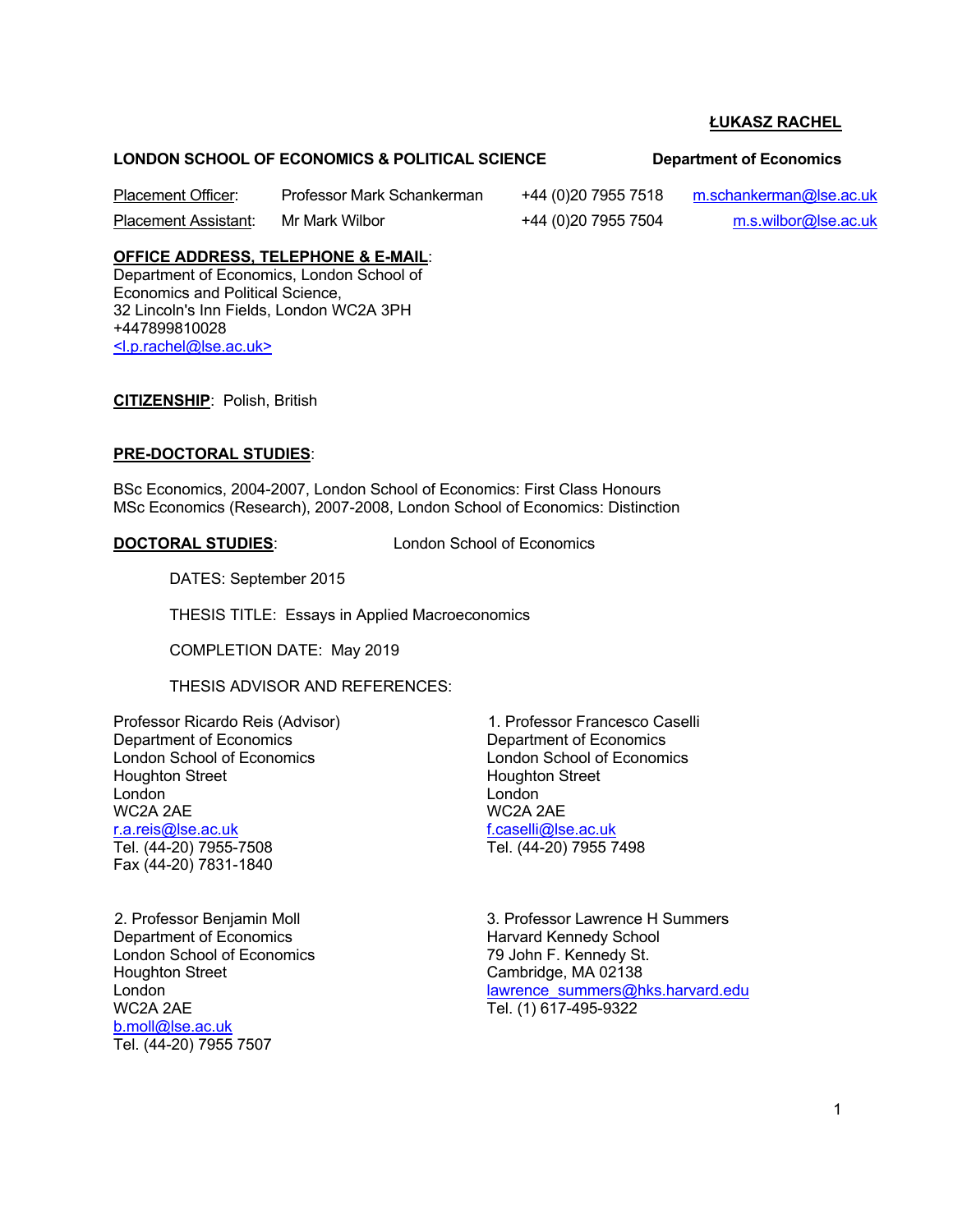# **DESIRED TEACHING AND RESEARCH**:

Primary Fields: Macroeconomics

Secondary Fields: Growth, Labor, Monetary, Macro-finance, Political Economics

# **TEACHING EXPERIENCE**:

From 2007 to 2008 **Teaching assistant at the LSE**, undergraduate micro and macro.

# **RELEVANT POSITIONS HELD**:

From 2018 to now **Senior Research Advisor**, Financial Stability Directorate, Bank of England

From 2012 to 2018 **Senior Economist**, International Directorate, Bank of England

From 2008 to 2012 **Economist**, Monetary Analysis, Bank of England

# **PROFESSIONAL SERVICE**:

Referee for: *Econometrica, American Economic Review: Insights, Journal of the European Economic Association, Economic Journal, American Economic Journal: Macroeconomics, Journal of Public Economics, Journal of Labor Economics, Macroeconomic Dynamics, Journal of Mathematical Economics, International Finance, Economica, Scandinavian Journal of Economics*.

# **LANGUAGES**

Basic Spoken Fluent Spoken German, Spanish English, Polish

Basic Written Fluent Written German, Spanish English, Polish

#### **HONORS, SCHOLARSHIPS AND FELLOWSHIPS**:

| 2017-2018 | UK-US Fulbright Commission All-Disciplines Postgraduate Award          |
|-----------|------------------------------------------------------------------------|
| 2017-2018 | Visiting Research Student, Department of Economics, Harvard University |
| 2015-2017 | Bank of England PhD Sponsorship, LSE                                   |
| 2007-2008 | Bank of England Masters' Degree Sponsorship, LSE                       |

#### **COMPLETED PAPERS**:

#### *Job Market Paper:*

#### **Leisure-enhancing technological change**, R&R Econometrica, October 2020

Modern economies are awash with leisure-enhancing innovations: services supplied in exchange for time and attention, rather than money. This paper develops a general equilibrium theory of such services. At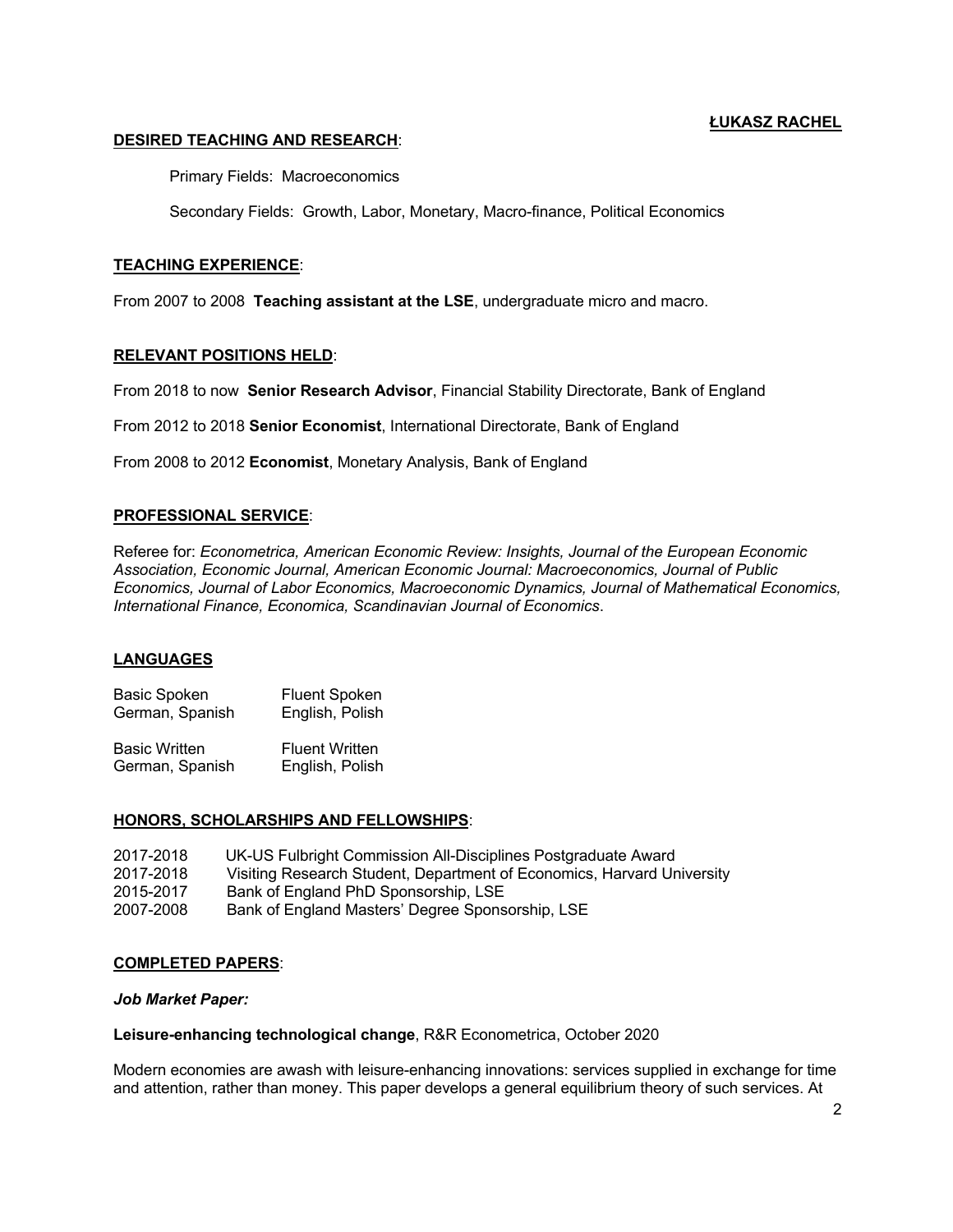its core the model features platforms which supply consumers with the non-rival leisure services and businesses with intangible capital. There are five main results. First, leisure technologies emerge endogenously along the growth path. Second, the theory matches the trend-decline in hours worked observed in the data. Third, growth of TFP and output declines once the leisure economy emerges. As currently measured, the GDP growth statistics do not capture the value of the zero-price services, but growth declines even if these services are measured. Finally, there are two new inefficiencies in the market equilibrium: the static inefficiency implies undersupply of leisure-enhancing technology. Dynamic inefficiency goes the other way, emphasizing the adverse impact of leisure-enhancing innovations on future productivity.

# *Other Papers:*

#### **An Analytical Model of Covid-19 Lockdown**, Submitted, August 2020

This paper studies locking down and re-opening an economy during an epidemic. Unlike other models in this area, the framework is analytically tractable, with equilibrium social distancing behavior and optimal lockdown policies described using phase diagrams. The analytics uncover two main insights. First, absent policy intervention, individual precautionary behavior dramatically flattens the epidemic curve relative to a mechanistic workhorse epidemiological model, so much so that the infection externality leads to too much, not too little, social distancing in equilibrium. The equilibrium is characterized by a sharp drop in the effective reproduction number R from approximately R0 during the initial phase of the epidemic to close to but below 1 subsequently. Second, if the infection fatality rate is exogenous, the optimal policy does not flatten the curve per se; instead it avoids the second wave of infections and prevents the epidemic overshoot, minimizing the long-run spread of the disease and cumulative deaths. Because the optimal policy is at the corner of the trade-off between deaths and economic disruption, it is almost entirely independent of the economic parameters such as the value of statistical life.

#### **The Second Wave**, First Draft, August 2020

Abstract What determines the likelihood of a second wave of an epidemic? Absent a vaccine, populations remain prone to a return of the disease as long as the level of susceptibility remains above the herd immunity threshold. This means that the effectiveness of mitigation policies and behaviors is critical: a lockdown that is sufficiently effective in suppressing the virus paradoxically creates a possibility of a second wave. Indeed, there is a trade-off between the success of initial suppression and the magnitude of the second wave that occurs once restrictions are lifted. The mitigation effectiveness also determines the direction and magnitude of the infection externality that is present in the decentralized equilibrium. A looming second wave means that a more effective lockdown is a high-risk-high-reward instrument: it is greatly beneficial if timed optimally, but carries graver consequences if it is mis-timed.

#### **Uneven Growth**, with Ben Moll and Pascual Restrepo, Advanced Draft, October 2020

Over the past forty years, economic growth in the United States has been unevenly distributed: income percentiles corresponding to the lower half of the distribution have stagnated while those at the top have sharply increased. At the same time, the aggregate labor share has fallen and wealth inequality has risen. We study technical change as a candidate cause of these trends. To this end, we develop a tractable theory that links technology to the personal income and wealth distributions, and not just the wage distribution as is commonly done in the existing literature. We use this theory to study the distributional effects of automation, defined as technical change that substitutes labor with capital. We isolate a new theoretical mechanism: automation may increase inequality via increasing returns to wealth. The flip side of this mechanism is that, relative to theories in which returns are unaffected, automation is more likely to lead to stagnant wages and therefore stagnant incomes at the bottom of the income distribution. We confront our model with the data and argue that automation can account for part of the observed trends in the distribution of wages, incomes and wealth as well as macroeconomic aggregates.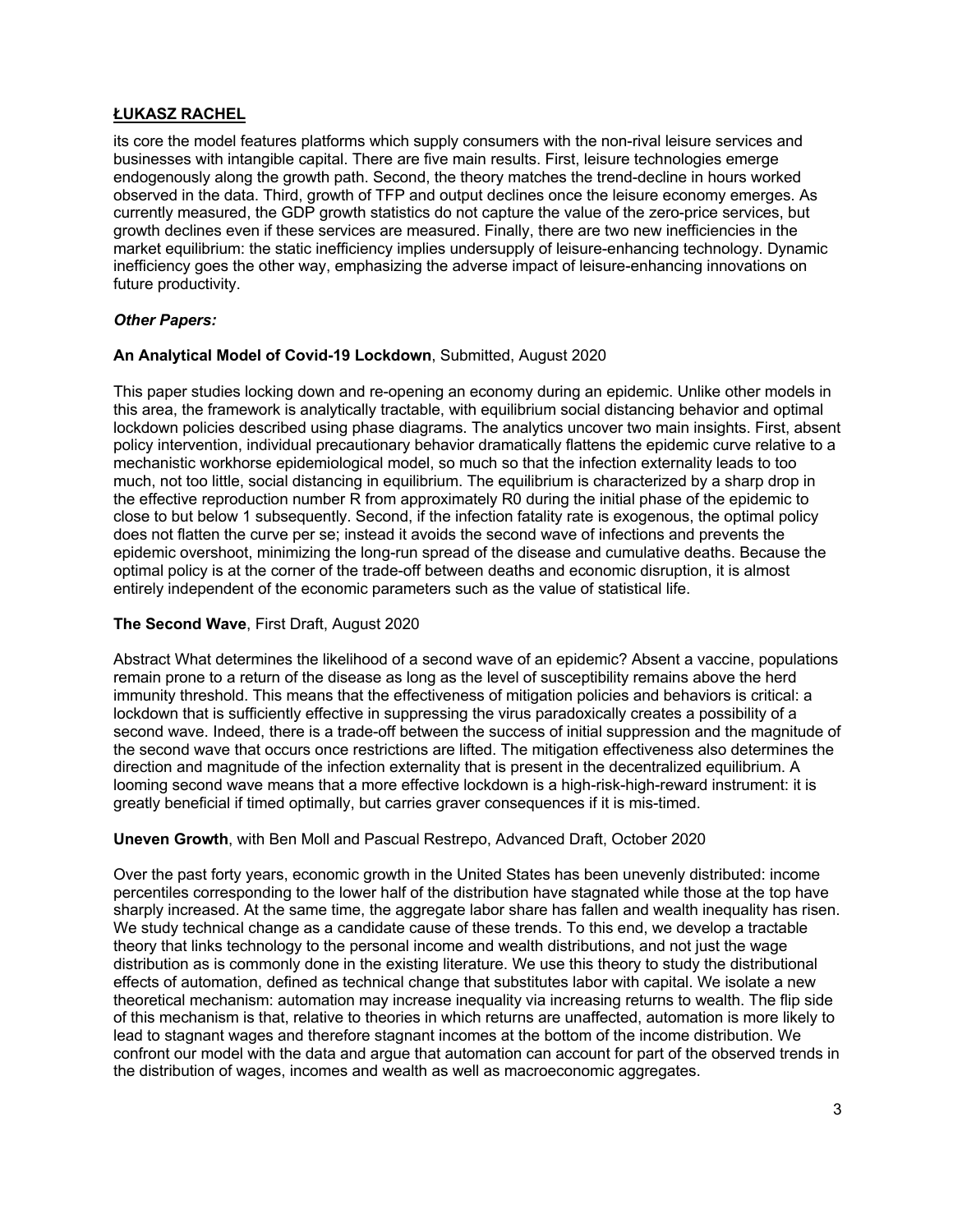**On Secular Stagnation in Industrialized World**, with Lawrence H. Summers, Published in Brookings Papers on Economic Activity, October 2019

We argue that the economy of the industrialized world, taken as a whole, is currently—and for the foreseeable future will remain—highly prone to secular stagnation. But for extraordinary fiscal policies, real interest rates would have fallen much more and be far below their current slightly negative level, current and prospective inflation would be further short of the 2 percent target levels, and past and future economic recoveries would be even more sluggish. Using estimates drawn from the literature—as well as two general equilibrium models emphasizing, respectively, life-cycle heterogeneity and individual uncertainty— we suggest that the "private sector neutral real rate" may have declined by as much as 700 basis points since the 1970s. The extent of the substantial shifts in private saving and investment propensities over time has been obscured by the impact of this decline in real rates. Our diagnosis necessitates radical revisions in the conventional wisdom about monetary policy frameworks, the role of fiscal policy in macroeconomic stabilization, and the appropriate level of budget deficits, as well as social insurance and regulatory policies. To that end, much more of creative economic research is required on the causes, consequences, and policy implications of the pervasive private sector excess saving problem.

**Are Low Real Interest Rates Here to Stay?,** with Thomas D Smith, published in International Journal of Central Banking, Vol 13, Number 3, September 2017. This is a shorter and revised version of **Secular drivers of the global real interest rate**, Bank of England Staff Working Paper 571, 2015

Long-term real interest rates across the world are low, having fallen by about 450 basis points (bps) over the past thirty years. To understand whether low real rates are here to stay, we need to understand what has caused the decline. The co-movement in rates across both advanced and emerging economies suggests a common driver: the global neutral real rate may have fallen. In this paper we attempt to identify which secular trends could have driven such a fall. Although there is huge uncertainty, under plausible assumptions we think we can account for around 400 bps of the 450 bps fall. Our quantitative analysis highlights slowing global growth expectations as one force that may have pushed down on real rates recently, but shifts in saving and investment preferences appear more important in explaining the long-term decline. We think the global saving schedule has shifted out in recent decades due to demographic forces, higher inequality, and, to a lesser extent, the glut of precautionary saving by emerging markets. Meanwhile, desired levels of investment have fallen as a result of the falling relative price of capital, lower public investment, and an increase in the spread between risk-free and actual interest rates. Looking ahead, in the absence of sustained changes in policy, most of these forces look set to persist, and some may even build further. This suggests that the global neutral rate may remain low and perhaps settle at around 1 percent in the medium to long run. If true, this will have widespread implications for policymakers-not least in how to manage the business cycle if monetary policy is frequently constrained by the zero lower bound.

**Assessing Vulnerabilities to Financial Shocks,** with Jack Fisher, published in Journal of Risk Management, Vol. 10, Number 1, 2017

This paper describes a quantitative, data-driven method to assess vulnerabilities in a range of countries. We provide country-level vulnerability indices that can be used to gauge the level of fragility at any point in time. In particular, our results suggest that in the run-up to the global financial crisis, vulnerabilities rose to extremely high levels in the USA, but were only a little above average in Europe and had actually receded across much of Asia. The picture has changed dramatically during the recovery, however, with vulnerabilities close to record-highs by the end of 2015 in some of the Asian economies. We document numerous practical challenges that arise when developing such a toolkit, the main one being to know the trend — the 'neutral' level — of a financial variable (eg credit-to-GDP). In that context, one important contribution of this paper is to document the robustness of vulnerability measures to different judgements about the trend level of financial variables. We find that for most countries results are fairly robust to different views of the underlying trend, but importantly that this robustness is not universal. In particular,